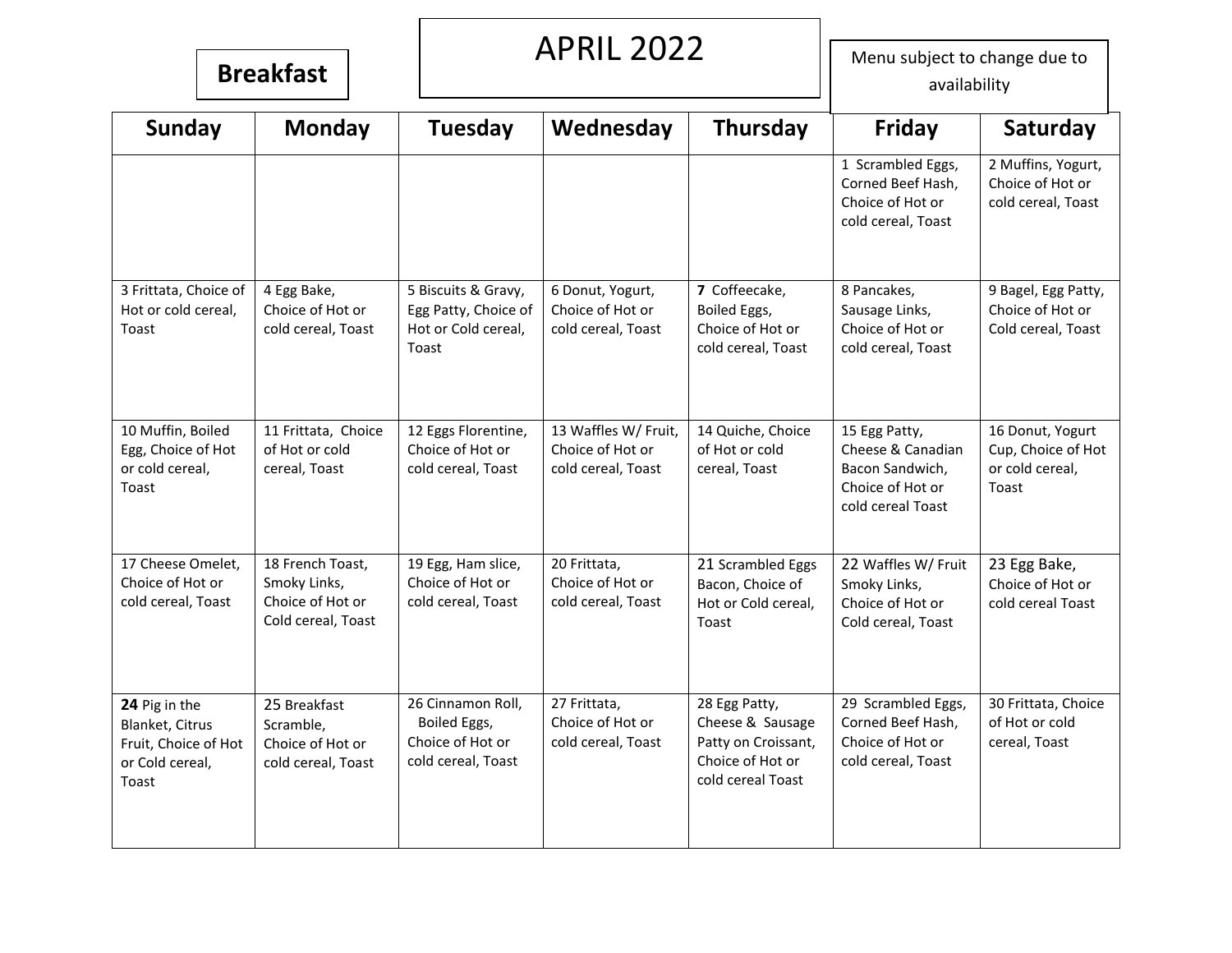### **Dinner**

# APRIL 2022

Menu subject to change due to availability

| <b>Sunday</b>                                                                            | <b>Monday</b>                                                                       | <b>Tuesday</b>                                                                   | Wednesday                                                                   | <b>Thursday</b>                                                             | <b>Friday</b>                                                     | Saturday                                                              |
|------------------------------------------------------------------------------------------|-------------------------------------------------------------------------------------|----------------------------------------------------------------------------------|-----------------------------------------------------------------------------|-----------------------------------------------------------------------------|-------------------------------------------------------------------|-----------------------------------------------------------------------|
|                                                                                          |                                                                                     |                                                                                  |                                                                             |                                                                             | 1 Pollock,<br>Baby Baked Potatoes,<br>Capri Blend,<br>Cake        | 2 Pot Pie,<br><b>Cottage Cheese</b><br>Salad, Roll<br>Cookie          |
| 3 Beef Roast, Mashed<br>Potatoes & Gravy,<br>Carrots, Red Cabbage<br>Ice Cream           | 4 Stuffed Chicken<br>Breast, Red Potatoes,<br>Vegetable Blend<br>Pudding            | 5 BBQ Ribs,<br>Au Gratin Potatoes,<br>Prince Charles Blend,<br>Pie               | 6 Baked Chicken, Rice,<br><b>Prince Charles Blend</b><br><b>Dessert</b>     | 7 Lasagna,<br>Tossed Salad,<br>Garlic bread<br><b>Mini Eclairs</b>          | 8 Tilapia, Rice,<br>Normandy Blend,<br>Roll,<br>Bar               | 9 Swedish Meatballs,<br>Egg Noodles, Green<br>Peas,<br><b>Dessert</b> |
|                                                                                          |                                                                                     |                                                                                  |                                                                             |                                                                             |                                                                   |                                                                       |
| 10 Turkey Roast,<br>Stuffing, Gravy,<br>Green Beans,<br>Cranberry Sauce<br>Ice Cream     | 11 Smothered Pork<br>Chops, Mashed<br>Potatoes & Gravy,<br>Baby Carrots,<br>Dessert | 12 Pizza, Pop,<br>Pasta Salad<br>Cookie                                          | 13 Chicken Legs,<br>Potatoes & Gravy,<br>Cole Slaw, Corn,<br><b>Biscuit</b> | 14 Meatloaf,<br>Scalloped Potatoes,<br>California Blend<br>Pie              | 15 Haddock, Fries,<br>Cole Slaw, Roll<br>Pudding                  | 16 Chicken Fettuccini<br>Alfredo, Breadsticks,<br><b>Brownie</b>      |
| 17 Easter Dinner!                                                                        | 18 Ribs, Scalloped<br>Potatoes, Prince<br>Charles Blend,<br>Pie                     | 19 Shrimp Alfredo,<br>Broccoli, Garlic<br>Bread,<br>Mini Eclairs                 | 20 Swiss Steak,<br>Mashed Potatoes &<br>Gravy, Scandinavian<br>Blend<br>Bar | 21 Baked Chicken<br>Breast, Party<br>Potatoes, California<br>Blend,<br>Cake | 22 Pecan Crusted<br>Tilapia, Rice, Capri<br>Blend, Roll<br>Cookie | 23 Kielbasa &<br>Cabbage, Potatoes,<br>Carrots<br>Dessert             |
| 24 Beef Roast,<br>Mashed Potatoes &<br>Gravy, Carrots, Lima<br><b>Beans</b><br>Ice Cream | 25 Shepherd's Pie,<br>Broccoli Salad, Roll,<br>Dessert                              | 26 Turkey Pot Roast,<br>Mashed Potatoes &<br>Gravy, Baby Carrots,<br><b>Bars</b> | 27 Spaghetti w/ Meat<br>sauce, Tossed Salad,<br><b>Garlic Bread</b><br>Pie  | 28 Sweet & Sour<br>Chicken with Oriental<br>Vegetables, Rice<br>Dessert     | 29 Pollock.<br>Baby Baked Potatoes,<br>Capri Blend,<br>Cake       | 30 Pot Pie,<br><b>Cottage Cheese</b><br>Salad, Roll<br>Cookie         |